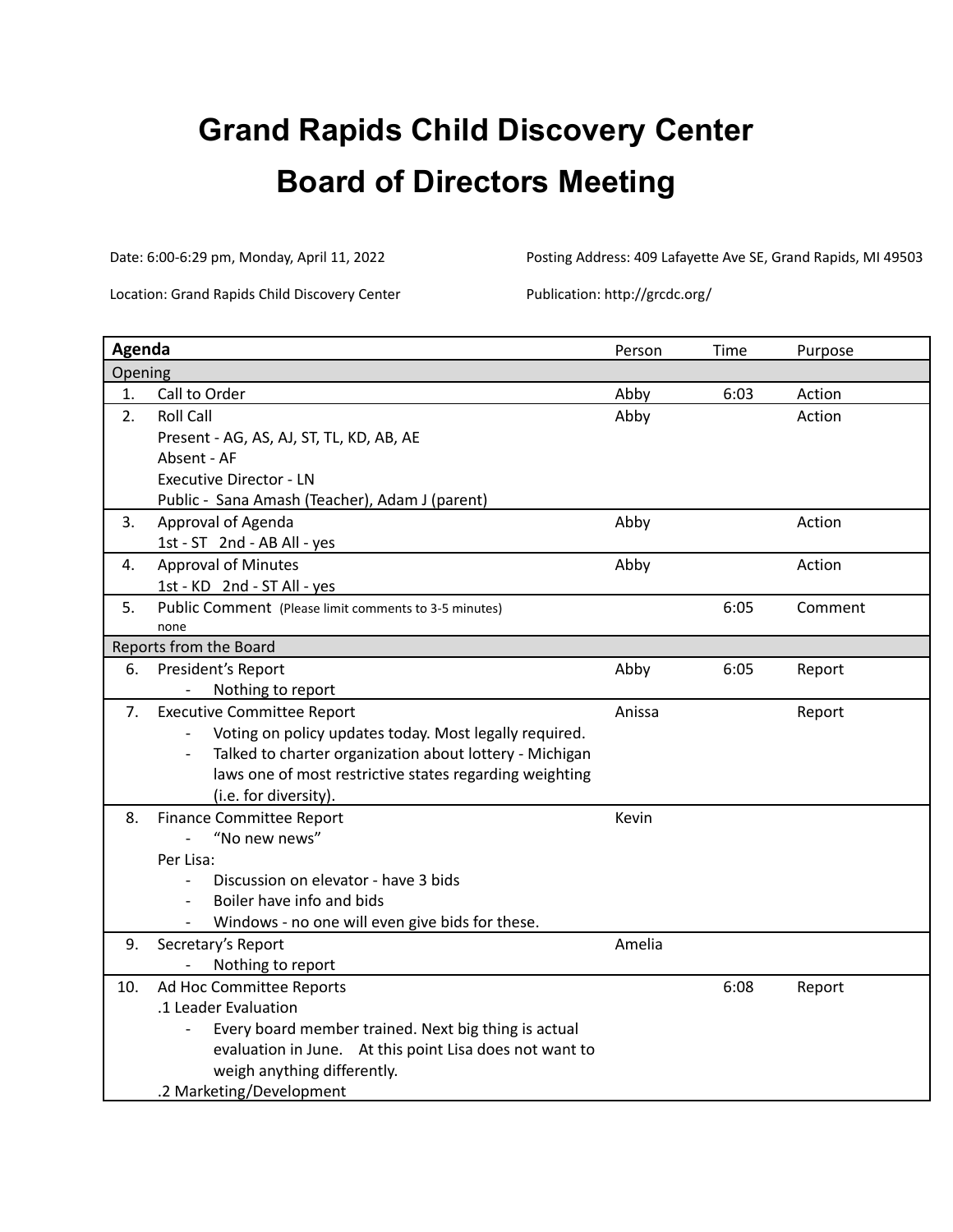|     | - need to pick date for meeting                                   |      |      |        |  |
|-----|-------------------------------------------------------------------|------|------|--------|--|
|     | .3 Strategic Planning                                             |      |      |        |  |
|     | - met 2.5 weeks ago. Good conversation.                           |      |      |        |  |
|     | - Sarah Cooper present too.                                       |      |      |        |  |
|     | - looking for input from all parts of school                      |      |      |        |  |
|     | - how much money want to sink into building?                      |      |      |        |  |
|     | - school laboratory? Non profit?                                  |      |      |        |  |
|     | - next steps for Lottery process (best practices) - maintaining   |      |      |        |  |
|     | diversity of student body.                                        |      |      |        |  |
|     | - Kevin to help with options to get building appraised to help    |      |      |        |  |
|     | make decision on how much money to spend.                         |      |      |        |  |
|     | Reports to the Board                                              |      |      |        |  |
| 11. | <b>Executive Director's Report</b>                                | Lisa | 6:17 | Report |  |
|     | <b>Current Significant Updates or Issues</b>                      |      |      |        |  |
|     | We will check our numbers for COVID (in the city and              |      |      |        |  |
|     | at our school) in two weeks to determine if it is time to         |      |      |        |  |
|     | move from masks required to masks recommended.                    |      |      |        |  |
|     | Elevator- all of the bids have come in at the 65-75000            |      |      |        |  |
|     | mark                                                              |      |      |        |  |
|     | At this point, most staff and teacher's planning to               |      |      |        |  |
|     | return. Those that are not are facing big life changes            |      |      |        |  |
|     | that may impact their location or ability to work- not a          |      |      |        |  |
|     |                                                                   |      |      |        |  |
|     | workplace satisfaction issue.                                     |      |      |        |  |
|     |                                                                   |      |      |        |  |
|     | 2. Update on Strategic Plan Implementation                        |      |      |        |  |
|     | Curriculum-                                                       |      |      |        |  |
|     | State testing begins this week. Students will be completing       |      |      |        |  |
|     | iReady testing and the M-Step. The iReady is used internally      |      |      |        |  |
|     | for planning purposes, interventions and instructional shifts, as |      |      |        |  |
|     | well as teacher and leader evals.                                 |      |      |        |  |
|     |                                                                   |      |      |        |  |
|     | We are beginning to plan for summer school and will focus on      |      |      |        |  |
|     | 20 students who are identified as needing Tier 3 supports in      |      |      |        |  |
|     | both reading and math, then just reading, then just math. We      |      |      |        |  |
|     | will be funding this through ESSER 3 funds, based on our          |      |      |        |  |
|     |                                                                   |      |      |        |  |
|     | community's input. It will run for 5 weeks, 3 days a week and     |      |      |        |  |
|     | parents will have the option of having their children in all day  |      |      |        |  |
|     | Discovery Care on those days as well (T, W, TH)                   |      |      |        |  |
|     | Ms Moushay staffing (math interventionist), will be a second      |      |      |        |  |
|     | staff member who is yet TBD.                                      |      |      |        |  |
|     |                                                                   |      |      |        |  |
|     | Invites out to families who qualify by end of next week           |      |      |        |  |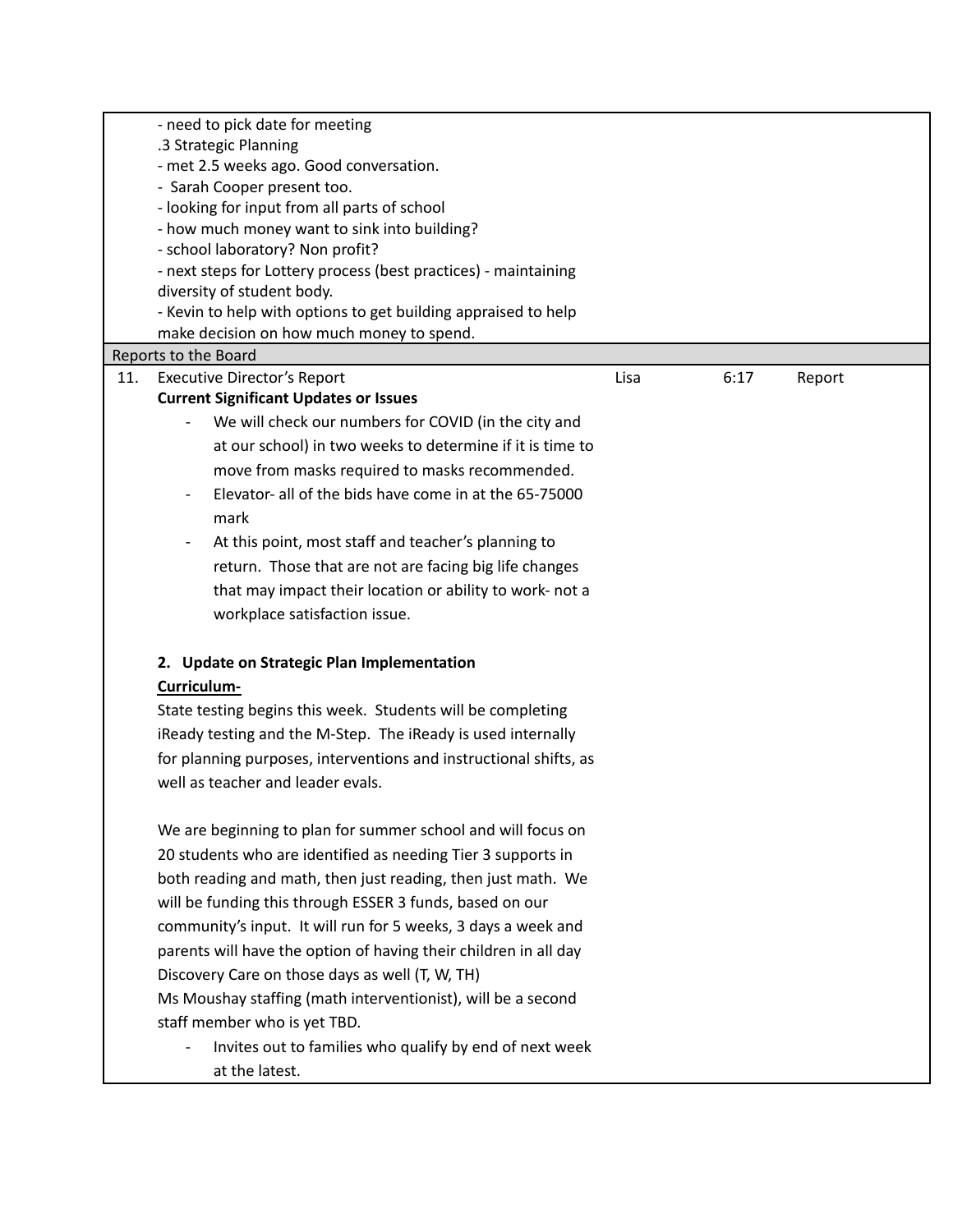# **Culture**

|                 | Portfolio Day went GREAT and was well attended.                   |      |        |  |
|-----------------|-------------------------------------------------------------------|------|--------|--|
|                 | Many teachers commented that they preferred this                  |      |        |  |
|                 | format to the longer + more people per session format             |      |        |  |
|                 | we have used in the past - will also do a staff survey            |      |        |  |
|                 | about this to make sure this read was correct.                    |      |        |  |
|                 | Family Dance coming on May 7                                      |      |        |  |
|                 | Our Spring Culture Survey for children, families and<br>$\bullet$ |      |        |  |
|                 | staff will include a few questions from the strategy              |      |        |  |
|                 | committee this year, to try to gain a better                      |      |        |  |
|                 | understanding of what is most important to our                    |      |        |  |
|                 | stakeholders                                                      |      |        |  |
|                 | New round of SEL data this week, mirroring that<br>$\bullet$      |      |        |  |
|                 |                                                                   |      |        |  |
|                 | academic intervention model as we are learning what               |      |        |  |
|                 | works and what doesn't with our new system                        |      |        |  |
|                 | <b>SAFETY AND SECURITY:</b>                                       |      |        |  |
|                 | None at this time                                                 |      |        |  |
|                 |                                                                   |      |        |  |
|                 | 3. Direct Action Updates:                                         |      |        |  |
|                 | None at this time                                                 |      |        |  |
|                 |                                                                   |      |        |  |
|                 | 4. Facilities Update                                              |      |        |  |
|                 |                                                                   |      |        |  |
|                 | 5. Finances - season of preparing Budgets for next year.          |      |        |  |
|                 | Should be no big surprises in budget amendment in                 |      |        |  |
|                 | June.                                                             |      |        |  |
| 12.             | Family Team Report                                                | 6:26 | Report |  |
|                 | No report                                                         |      |        |  |
| <b>Business</b> |                                                                   |      |        |  |
| 13.             | Old Business (previously moved)                                   |      | Action |  |
|                 | .1 N/A                                                            |      |        |  |
| 14.             | <b>New Business</b>                                               | 6:26 | Action |  |
|                 | .1 Spring Policy Updates.                                         |      |        |  |
|                 | Voting on updates for policy numbers:<br>0100 - legally required  |      |        |  |
|                 | 0167.3 - legally required                                         |      |        |  |
|                 | 3120 - legally required                                           |      |        |  |
|                 | 6114 - legal content                                              |      |        |  |
|                 | 6152 - best practice                                              |      |        |  |
|                 | 7450 - legally required                                           |      |        |  |
|                 | 8310 - legally required<br>8330 - legally required                |      |        |  |